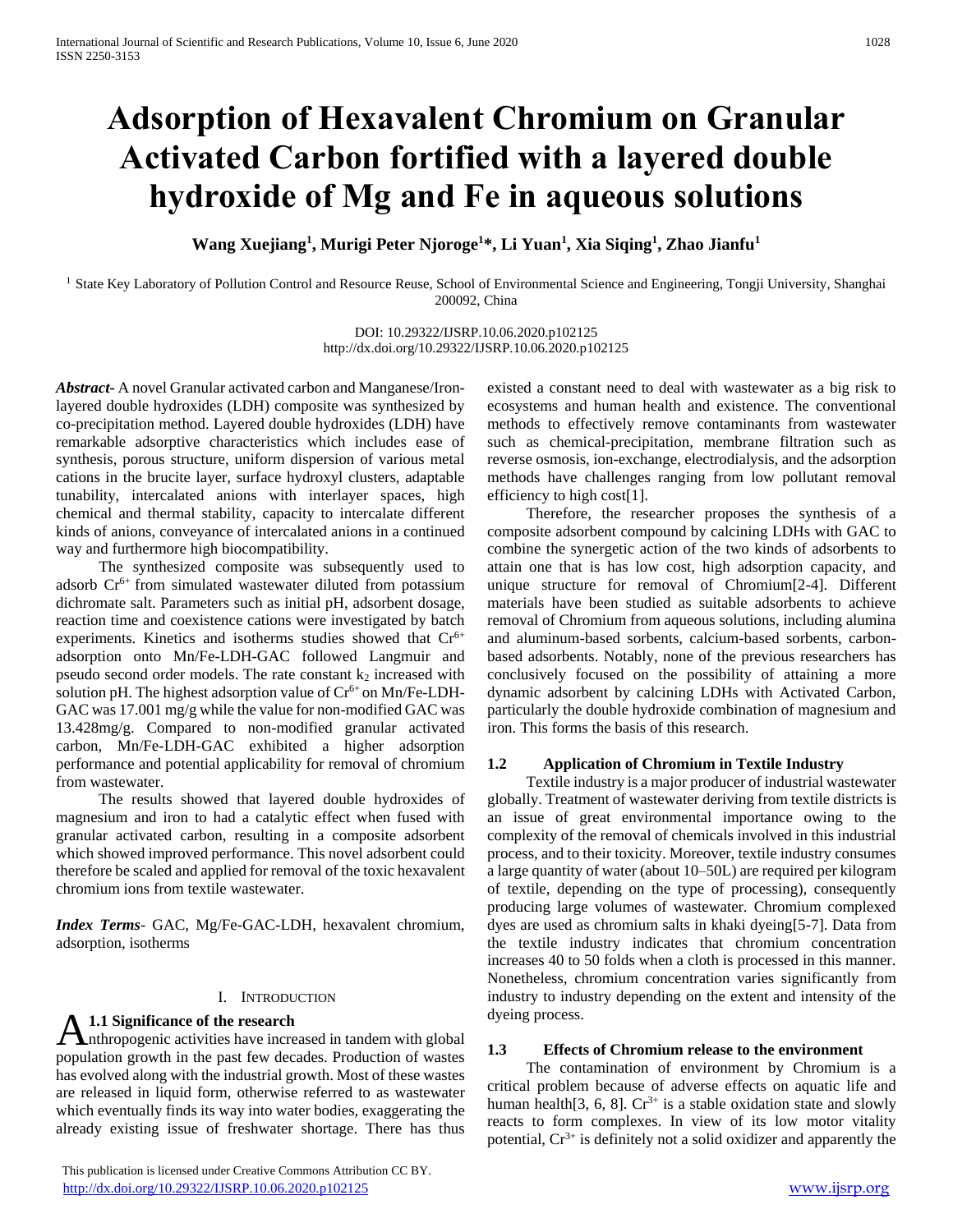stomach's sharpness is sufficient to keep the Chromium in the  $Cr^{3+}$ state. Cr<sup>6+</sup> isn't as steady as  $Cr^{3+}$  in light of the fact that it is a solid oxidizing operator, is quick responding, and likely structures edifices. Hexavalent chromium is all around considered to be a gathering "A" human cancer-causing agent in light of its mutagenic and cancer-causing properties. It is remembered for the need rundown of unsafe substances since it influences both; human and oceanic life. It has been likewise revealed that over the top admission of hexavalent chromium by plants seriously influences the mitotic procedure and decrease seed germination in widely developed pulse crops.

## **1.4 Factors influencing speciation of Chromium**

 Chromium speciation is controlled by two factors, namely pH and chromate concentration[9-11]. When the pH value is above 2, chromium ions exist in aqueous solution are as hexavalent chromate in the form of  $Cr_2O_7$  pH 6.8, only  $CrO_4^{2-}$ , HCrO<sup>4-</sup>, or/and CrO<sub>4</sub><sup>2-</sup>. Above pH value of 2, Cr<sup>6+</sup>is stable in solution, while the predominant species of  $Cr<sup>6+</sup>$  in solution is HCrO4− as pH decreases into pH region 2∼6.8. Due to electrostatic repulsion, these  $Cr<sup>6+</sup>$  oxyanions are by and large ineffectively adsorbed by contrarily charged soil particles; thus, they have they have they have they have they have they have they have they have the set of  $\mathbb{R}^n$ . are exceedingly portable in oceanic environment. As a

result, critical intrigued has been centered on inquire about into the expulsion of  $Cr^{6+}$  from waters. It's therefore of paramount importance to have a wastewater management system capable of ensuring water reuse for textile industrial districts more than for other kinds of industry. In order to achieve this goal, the quality level of the effluent must meet the stringent limits enforced by various authorities[12]

# **1.5 Granular Activated Carbon (GAC)**

 Granular enacted carbon (GAC) is broadly utilized as a compelling catalyst back due to its high porosity, expansive surface region,

and tall catalytic action. Be that as it may, in arrange to improve its catalytic proficiency, the adjustment of GAC with dynamic chemicals has generally been explored, recommending that the new catalysts might evacuate heavy metals effectively. Moreover, GAC shows a few catalytic movements for evacuation of heavy metals due to its graphitic structure and the useful groups on their surface [13- 15]. Whereas recent investigations have illustrated that both manganese oxide and GAC have high efficiencies and rates for the treatment of textile wastewater, studies on granular activated carbon coated with layered double hydroxides have not however been reported.

# **1.6 Layered Double Hydroxides**

 Layered double hydroxides (LDHs) are a kind of anionic clay with large anion sorption capacities. The general chemical composition of LDHs can be described as in the formula  $[M^{2+}(1-a)]$  $N^{3+}(\text{OH})_2$ <sup> $\alpha$ +</sup>[A<sup>n-</sup>]<sub>α/n</sub>•mH<sub>2</sub>O, where  $M^{2+}$  is the divalent cation  $(Mg^{2+}, Zn^{2+}, Mn^{2+}, Co^{2+}, Ni^{2+}, Cd^{2+}, etc.), N^{3+}$  is the trivalent cation  $(A1^{3+}, \text{Fe}^{3+}, \text{Cr}^{3+}, \text{Ga}^{3+}, \text{ etc.}), A^{n}$  is the interlayer anion  $(CO_3^2, C)$ SO<sub>4</sub><sup>2-</sup>, NO<sup>3-</sup>, Cl<sup>-</sup>, OH<sup>-</sup>, etc.) and  $\alpha$  is the N<sup>3+</sup>/(M<sup>2+</sup>+N<sup>3+</sup>) ratio. LDHs are a host-guest material consisting of positively charged

metal hydroxide sheets with intercalated anions and water molecules. In general, the value of x ranges between 0.17 and 0.33. Since of their positively charged brucite-like sheets and generally weak interlayer bonding,

LDH regularly show great affinity to different anions such as non-metal oxyanions, anionic metal complexes, natural anions and anionic polymers [11]. Layered double hydroxides (LDHs) have been broadly utilized within the adsorption process due to its special structure. The properties of the LDO such as high specific surface range, pore structure and recovery capacity make them more alluring in adsorption applications. One of the properties is "structure memory effect" by recreation of the LDO, where any accessible anion is absorbed into the interlayer spaces besides the anion that's within the unique LDH.  $Cr^{3+}$  acts as the counterbalancing anion for the LDO [11]. The capability of the LDO for the

 $Cr<sup>6+</sup>$  expulsion is influenced by numerous components such as fabric nature, specific surface area, pore structure and surface properties. Particularly, the LDH has high specific surface areas and is of great interest, having been found to improve the adsorption properties [12].

# **1.7 GAC impregnation with LDH**

 In this modification method, GAC is mixed with metal oxides or salts so that a physical or chemical attachment can be obtained with the metal ions remaining on the GAC. The impregnation can be in two different processes. The first is where soaking or suspending GAC in the metal oxides or salt solution is done, then followed by pyrolysis in temperature of between 300- 900 $^{\circ}$ C. In the second case, pyrolysis comes first, then soaking, washing and drying.[13]. Several studies have proven that GAC containing several types of metallic oxides (CaO, MgO, Fe<sub>2</sub>O<sub>3</sub>,  $La<sub>2</sub>O<sub>3</sub>$ , and others) presents higher Chromium adsorption capacity than their original GAC[14]. Mg/Fe-GAC nanocomposites enhances removal of Chromium due to presence of MgO/Mg  $(OH)_2$  nanosized particles within the matrix and surface charge alteration of GAC. GAC with impregnated nano-scale materials exhibits an improved removal of inorganic and organic contaminants by forming new sites like composites to increase yield and sorption sites for GAC. Nutrients contaminant removal by GAC is mainly through adsorption where the developed pore structure and large surface area provide sufficient space for adsorption which improves the process of mass transfer significantly. The use of modified GAC, both as a contaminant management and for treatment of textile wastewater [15], has gained considerable attention because it is abundantly available, economically and environmentally sustainable [16, 17].

## II. METHODOLOGY

# **2.1 Chemicals and reagents**

 All the chemicals and reagents were purchased from reputable chemical companies in Shanghai and are of analytically pure grade as standardized by the required authorities.

## **2.2 Standard solutions**

 A stock solution of 100 mg/L chromium was prepared with the appropriately weighed amount of potassium dichromate.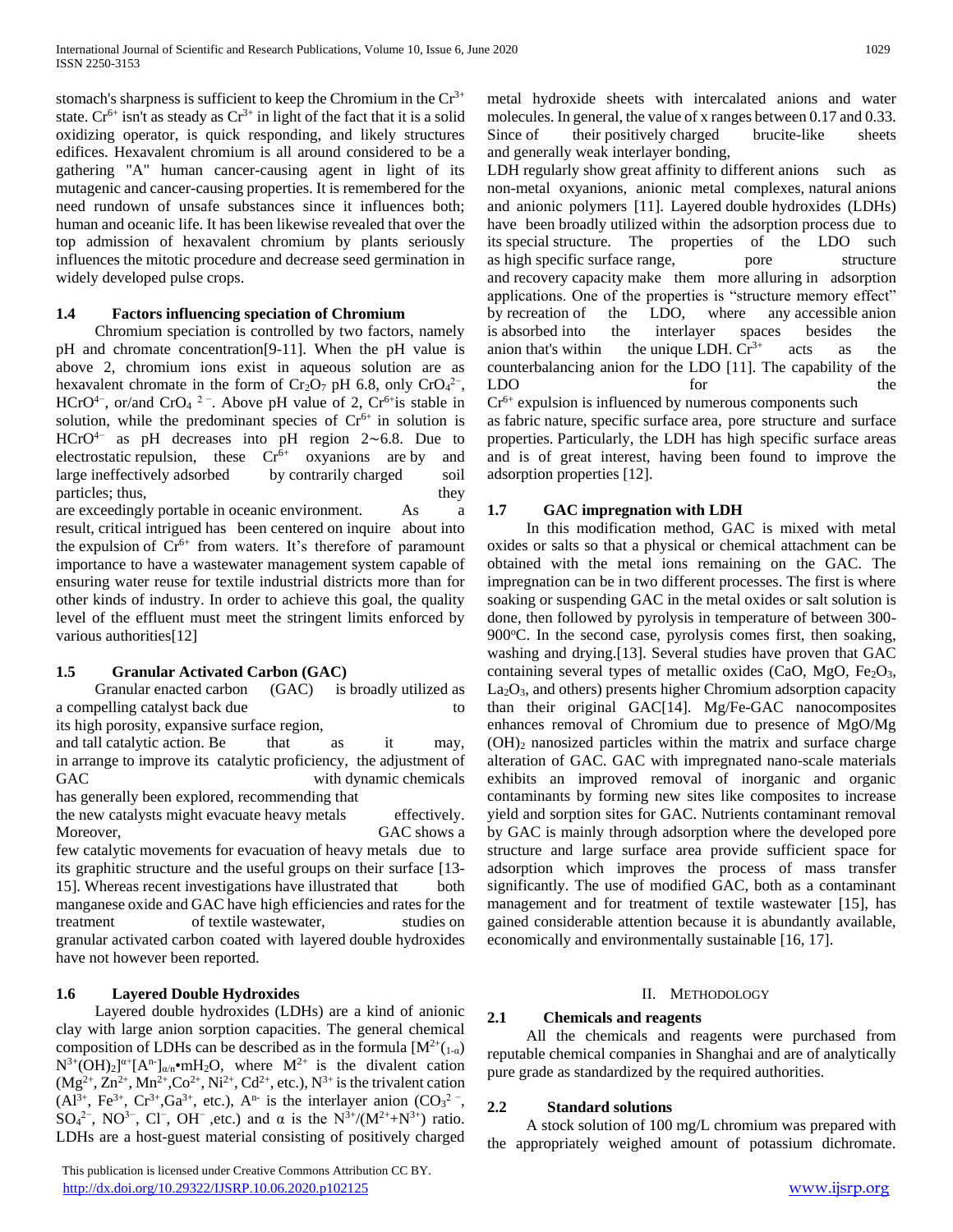Thereafter, standard solutions of the desired concentrations (5–30 mg/L) were obtained by appropriate dilutions of the stock solution. Double- distilled water was applied in the preparation all of the solutions and reagents. The initial pH was adjusted by adding 0.1 M HCl and 0.1 M NaOH. Adsorption experiments were performed at room temperature  $(25 \pm 2 \degree C)$ . All the experiments were duplicated and the mean values recorded. Equation (1) is applied to prepare the stock solutions:

Final conc(Mg/L)  $\times$  molecular weight of compound(gms)

molecular weight of required molecule(gms)

= Weight of compound(gms) (eq. 1)

# **2.3 Preparation of LDH-modified GAC**

2.4g of Iron (III) chloride hexahydrate FeCl<sub>3</sub>,  $5.7g$ Magnesium chloride hexahydrate  $(MgCl<sub>2</sub>.6H<sub>2</sub>O)$  and 5g GAC were placed in a 250ml beaker. 200 ml deionized water was added and stirred for 1 hour with a magnetic stirrer. NaOH was used to adjust the solution pH to 13. The solution was stirred for 24 hours with a magnetic stirrer. Lastly, the sediments were washed, filtered and dried.

# **2.4 Characterization of samples**

 All synthesized materials were characterized by powder Xray diffraction with the help of JCPDS sheets. X-ray diffractograms (XRD) was recorded by a diffractometer using Cu Ka radiation with a secondary graphite monochromator. The powder (1e50 mm) was used for determination. The diffraction intensity was observed between 5 and 70, with 2 steps. The hydrotalcite crystal size was calculated at diffraction line 23 and for calcined hydrotalcite at diffraction line 43 by utilizing the Scherrer equation D  $\frac{1}{4}$  0.9l/(bcosq); where D is the size of crystal (nm), 0.9 is the value of the utilized shape factor, I is the wavelength of the utilized Cu Ka radiation (0.154056 nm), b is the full width at half-maximum (FWHM) and q is the diffraction angle.

 **The chemical composition,** i.e. the magnesium and iron con- tent in Mg-Fe calcined hydrotalcite, was determined using Xray fluorescence - XRF (recorded with X-ray fluorescence spectrometer. The tablet for the measuring of XRF (voltage 50kV, current 20 mA) was prepared from 8g of cellulose and a 0.5g sample of mixed oxide, which was triturated. The basic fundamental parameters method without a calibration curve was used.

 **The surface area** of samples was determined from the nitrogen adsorption-desorption isotherms at liquid nitrogen temperature (196 $^{\circ}$ C) and relative pressure (0.1, 0.15, 0.2,0.25 and 0.3) using XR equipment. The specific surface area (SBET) was determined by the fitting of the experimental data to the BET isotherm. The pore size distribution was estimated from adsorption branch of the finely measured isotherm using the original DFT method for slit shaped pores and  $N_2$  adsorption at  $196^{\circ}$ C.

 **Thermogravimetric analysis (TGA/MS)** of dried HT catalysts

was gotten utilizing TA Instruments Discovery TGA working at a warming incline of  $10^0$ Cmin-1 from room temperature to  $900^0$ C with a steady flow of nitrogen  $(20 \text{ cm}^3 \text{min}^{-1})$ , Linde

 This publication is licensed under Creative Commons Attribution CC BY. <http://dx.doi.org/10.29322/IJSRP.10.06.2020.p102125> [www.ijsrp.org](http://ijsrp.org/)

3.0). Roughly 20 mg of the test was warmed in an open alumina ceramic cauldron (70 ml). Infrared spectra (32 scans; resolution of 1cm) was collected on a FTIR spectrometer equipped with an MCT/A detector. The samples were squeezed into self-supporting wafers with a thickness of approximately 10  $mg/cm<sup>2</sup>$  and put into home-made IR cell designed for transmission estimation. The tests were outgassed in a dynamic vacuum at  $450^{\circ}$ C up to residual pressure 104Pa. IR spectra of the  $CO<sub>2</sub>$  (purity 99.9993) surface complexes were collected at an equilibrium pressure of 100mbar at room temperature. Thereafter, the desorption at room temperature was performed in a dynamic vacuum at an elevated temperature of 100 $\degree$ C. Desorption of CO<sub>2</sub> was realized to reveal the relative stability of the surface complexes. [18-23]

**The metal ion content in solution** were analyzed by inductively coupled plasma-optical emission spectrometry (ICP-OES, Agilent 720 ES)

# **2.5 Batch Adsorption Experiments**

Batch series<sup>[1]</sup> experiments to remove  $Cr<sup>6+</sup>$  through adsorption were performed in stoppered conical flasks of 250 mL capacity at room temperature. Determined amounts of adsorbents (0.4- 2.8 g) were added to the flasks containing 50 mL of chromium nitrate. The solutions were stirred in a mechanical shaker until equilibrium time is reached. Resultant solutions were sampled periodically, then filtered and the filtrate analyzed via atomic absorption spectrophotometry on the ICP machine. Effects of the initial pH, initial  $Cr<sup>6+</sup>$  concentration, stirring time, and adsorbent dose on  $Cr^{6+}$  removal was evaluated. The design of the initial  $Cr^{6+}$  concentrations was in the 5-30 mg/L range. pH adjustment of the solution was achieved by adding drops of 0.1N sodium hydroxide or 0.1N hydrochloric acid solutions. Kinetic studies and adsorption isotherms were carried out with varying initial concentrations of the stock solutions in a standard adsorption as detailed in closely related previous studies

# **2.6 X- ray diffraction**

 (Figure 1 and 2) shows the crystal structure of the synthesized material Mg/Fe-LDH-GAC. The scanning angle (2θ) was between 10° and 90°. For GAC, the main diffraction peaks were found at scanning degree of  $28^\circ$  and  $29^\circ$  while those of Mg/Fe-LDH-GAC were 29.5,31,36,40,42.5,50,54.5,61,73 and 81°. The limited spectral bands in a GAC adsorbent in its natural state while has more spectral bands in the opened-up nanocrystals structure, opening up more adsorptive sites. This was in agreement with previous reports[24, 25]. Compared with that of GAC, the prepared Mg/Fe-LDH-GAC composite exhibited a typical hydrotalcite compound structure with the sharp reflection peaks.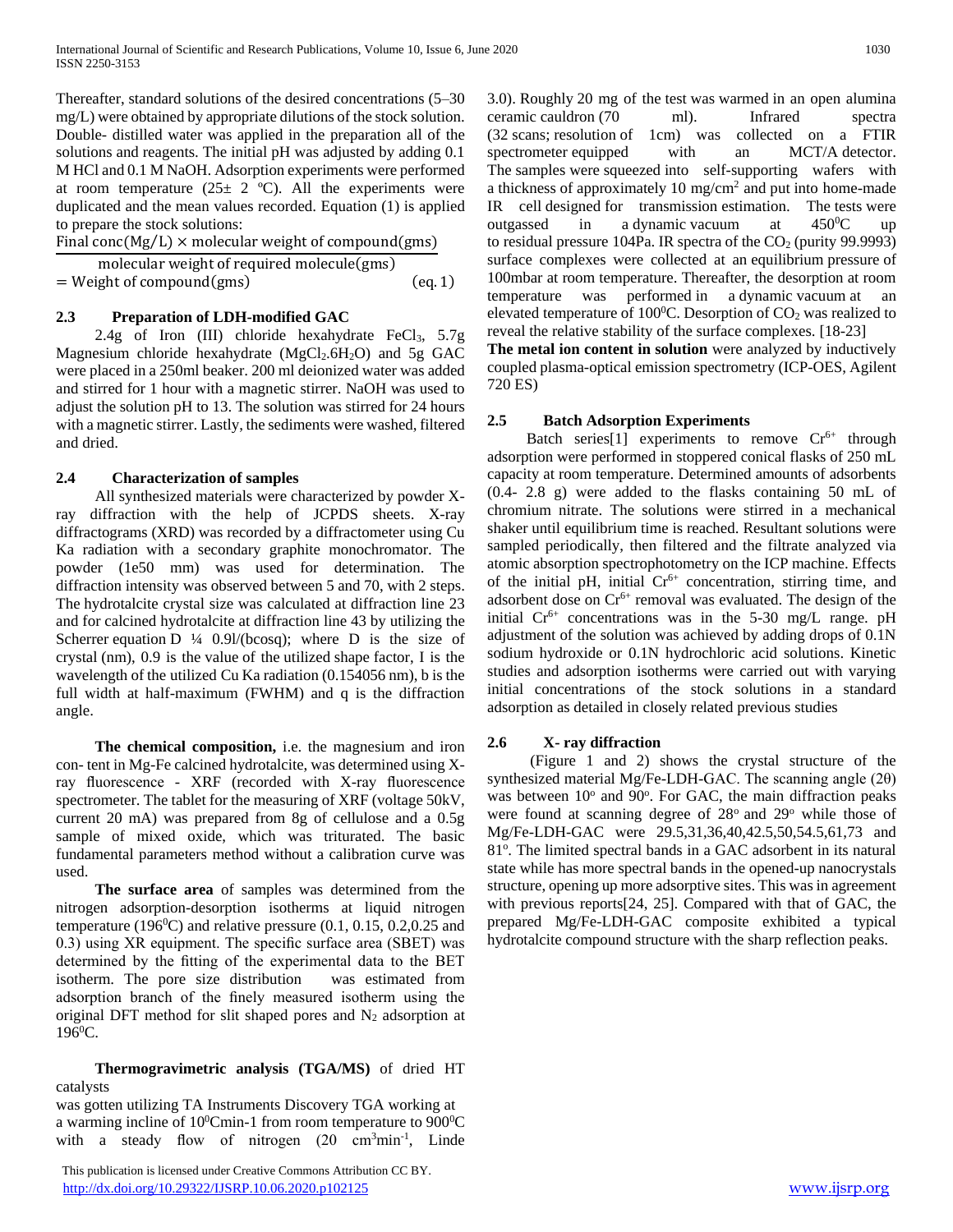



Figure 1: XRD patterns for Mg/Fe-GAC





(b)



(c)

Fig 3**:** a) The surface morphology of GAC b) Mg/Fe-LDH-GAC respectively at 1μm c) Surface morphology of Mg/Fe-LDH-GAC at 200μm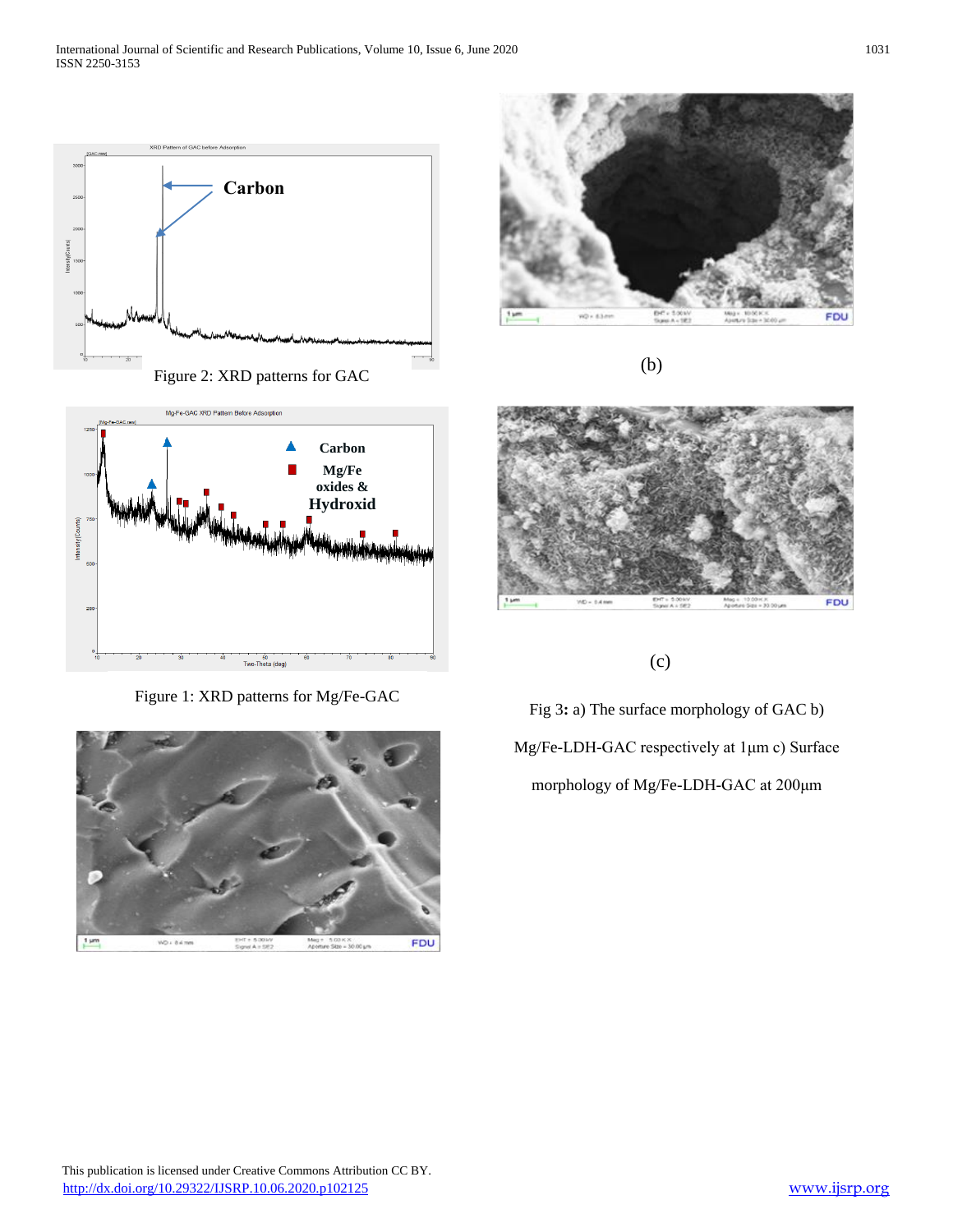#### **2.7 Scanning Electron Micrograph**

 (Figure 3) details the SEM images of the synthesized adsorbents. The packed crystal formation with small pores gives GAC its adsorptive characteristics. The surface morphology of synthesized Mg/Fe-LDH-GAC composite exhibits a porous and nano-flakes surface are beneficial for the increase of GAC surface area and further improves adsorption; the size, amount, distribution and morphological structure of nano-particles is important in enhancing adsorption.

#### **2.8 Fourier Transform infrared-radiation (FTIR)**

 The FTIR analysis was conducted on the Mg/Fe-LDH-GAC composite before and after hexavalent chromium adsorption (Figure 4). For the Mg/Fe-LDH-GAC composite sample before hexavalent chromium adsorption, the FTIR low frequency peaks centered at 1040cm-1 were assigned to the Fe–O or Mg-O band stretching vibrations, whereas the less intensive bands around 3650cm−1 peak was associated with stretching and bending modes of Fe-O. The peak at 1391 cm−1 was due to the translational mode of both Fe-OH and Mg-OH. The benzene ring  $C = C$  stretching peaks at 1459 and 1553 cm<sup>-1</sup> indicated aromatization occurred during the biochar preparation. The broad bands located at 1631cm-1 and 3368 cm−1 were associated with the O−H stretching vibrations and H−O−H stretching and bending vibrations of the hydroxyl groups in the Mg/Fe-LDH-GAC composite or the adsorbed water molecules. After Mg/Fe-LDH-GAC composites were applied in adsorption of hexavalent chromium, the strength of Fe–O stretching vibration at 1040,1390 and 3450cm−1 reduced but could still be observed, confirming the involvement of Fe-O or Mg-O bonds in hexavalent chromium adsorption. The emergence of a strong asymmetry vibration peak at 1040cm<sup>-1</sup> indicated that hexavalent chromium was strongly adsorbed by metal oxide surface (Mg–O and Fe-O) through the formation of potentially monodentate and bidentate inner-sphere surface complexes.



Figure 0: FT-IR spectra of Mg/Fe-LDH-GAC before and after adsorption

# **2.9 Adsorption performance**

## **2.9.1 Effect of Contact time**

 To determine the equilibrium time of adsorption of hexavalent chromium ions onto GAC and Mg/Fe-LDH-GAC, 2g of each adsorbent were chosen to be used with 50 mg/L of simulated wastewater at room temperature 298K and pH 2. The contact time range was set from 5-120 minutes at initial intervals of 5min which was incrementally spaced to 30mins in the final interval.

It was found that the removal rate of  $Cr<sup>6+</sup>$  continuously increases and then remained constant after 100 minutes. There was a dramatic increase of  $Cr^6$  removal in the first 60 minutes for both adsorbents and slow till 120 minutes. This can be explained that there were numerous vacant surface sites for adsorption which seemed to be higher for Mg/Fe-LDH-GAC than GAC. As the time increased, the number of vacant sites available decreased and adsorption sites became saturated, leading to flattening of the curves after 60 and 70 mins respectively for GAC and Mg/Fe-LDH-GAC respectively as shown in (Figure 5).



#### **2.9.2 Effect of pH**

 The initial pH affects the charge distribution of the surface of the adsorbents as well as the dye molecules (adsorbate). To study the influence of pH on adsorption capacity of GAC and Mg/Fe-LDH-GAC, the experiments were performed in the pH range of 2-10 at 298K for 180 ppm with the pH of the aqueous solutions adjusted using  $0.1M$  HCl and  $0.1M$  NaOH solutions. As shown in (Figure 6), starting from pH of 2, the adsorption capacity for and attains the maximum at pH 2 and pH 5 for GAC and Mg/Fe-LDH-GAC respectively. This was due to the electrostatic interaction between positively charged surface of the adsorbent and anionic dichromate ions in the simulated textile wastewater. Lower adsorption values for both adsorbents at higher pH may be described by the competition for active sites by increasing OHions with Cr<sup>6+</sup> anions for the adsorption sites. This situation was evident at pH range 6-10. Diminished rate of removal of  $Cr^{6+}$ continues in the pH range 6-10 which could be due to the formation of aqua cationic species from  $Cr<sup>6+</sup>$  in solution due to its hydrolysis and the removal may not be due to adsorption. There, GAC depicted optimum performance removal at pH value of 5 while Mg/Fe-LDH-GAC performed best at low pH of 2 in an acidic environment, where the metallic cations of  $Mg^{2+}$  and  $Fe^{3+}$ contributed in increasing acidity in the aqueous environment (Table 1)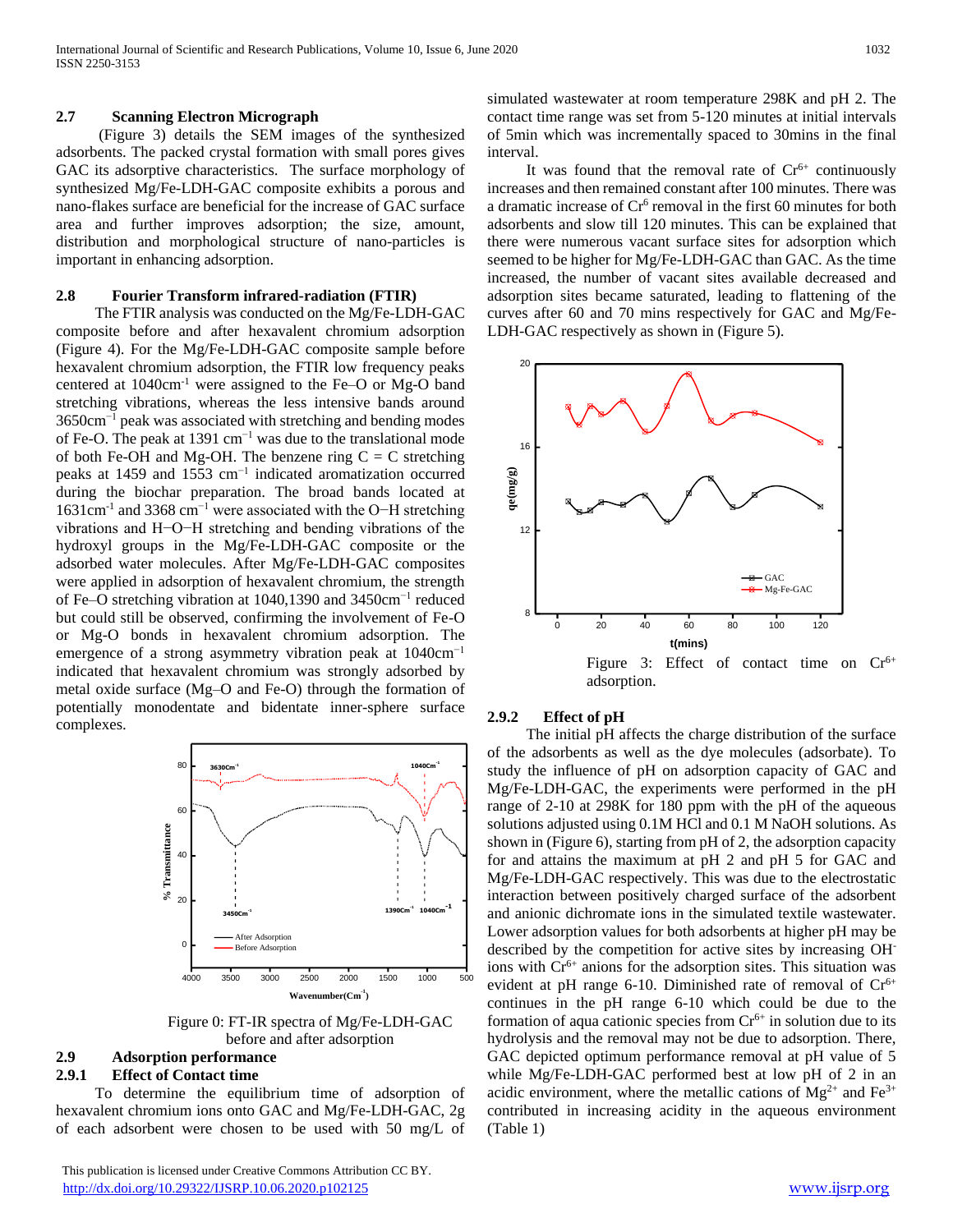

**Figure 4: Effect of pH on Cr6+ adsorption by GAC and Mg/Fe-LDH-GAC, 60 min, 180 rpm at 298 K.**

**Table 1: Cr6+ pH optimization for different adsorbents**

| Types of adsorbent              | Optimized pH | References |  |  |  |
|---------------------------------|--------------|------------|--|--|--|
| MgO nanostructure               |              | [26]       |  |  |  |
| Hematite                        | 3            | [27]       |  |  |  |
| powdered<br>Dried               | biomass<br>5 | [28]       |  |  |  |
| (Chlorella Vulgaris Beijerinck) |              |            |  |  |  |
| MgO nanoparticle                | 3            | [29]       |  |  |  |
| Modified chitosan beads         | 3            | [30]       |  |  |  |
| GAC                             | 5            | This study |  |  |  |
| Mg/Fe-LDH-GAC                   | 2            | This study |  |  |  |
|                                 |              |            |  |  |  |

#### **2.9.3 Effect of adsorbent dose**

 Adsorbent dosage is another important factor affecting the adsorption process through determining the amount of adsorbate removed. In this study, the effect of adsorbent on removal of  $Cr<sup>6+</sup>$ ions from aqueous solution was determined by changing the doses of GAC and Mg/Fe-LDH-GAC adsorbents from 0.4 to 2.8 g at 298K, mixed at 180 rpm on the electromagnetic stirrer for a contact time of min and at varying  $Cr<sup>6+</sup>$  ions concentration of 5 to 30 mg/L. The optimum adsorbent concentration was determined to be 2 mg/L. Moreover, (figure 8) indicates that the removal efficiency of  $Cr^{6+}$  ions increased at an average value of 46.47% when Mg/Fe-LDH-GAC was used in place of GAC with a noted increase in performance ratio with increasing initial concentration of the  $Cr^{6+}$  ions in the aqueous solution as shown in (Figure 7). There is a notable discrepancy between the binding sites and holding capacity of the adsorbents makes them less efficient towards removal  $Cr^{6+}$  ions at low adsorbent dosage. However, when the adsorbent dosage is increased, more surface area will be available hence due to the increased active sites since more  $Cr<sup>6+</sup>$ ions are retained by the excess surface centers. Therefore, adsorbent dosage of 2.0 g was chosen for the subsequent studies.



**Figure 5: Effect of adsorbents dosage on Cr6+ removal.**



**Figure 6: Performance of Mg/Fe-LDH-GAC over GAC.**

## **2.9.4 Effect of initial Cr6+ concentration**

 The effect of initial hexavalent chromium concentration on adsorption capacity of GAC and Mg/Fe-LDH-GAC adsorbents was investigated at a concentrations 50 mg/L by keeping other parameter constant (adsorbent dose of 2 g, pH=2 for Mg/Fe-LDH-GAC and pH=5 for GAC,2h min, 180 rpm with at 298 K). It was found that the adsorption capacity was increasing with commensurate increasing initial concentrations. This can be explained that there were sufficient binding sites available for  $Cr<sup>6+</sup>$ adsorption, which resulted to a maximum interaction between  $Cr<sup>6+</sup>$ and the adsorbent.

#### **2.9.5 Adsorption isotherms**

 Isotherm studies offer significant insights by clarifying the adsorbate distribution between solid and liquid phases in the process of adsorption equilibrium. This helps to reveal the actual adsorbate behavior in presence of novel adsorbent such as the one applied in this study (Mg/Fe-LDH-GAC). To achieve a more detailed study of the adsorption mechanism for GAC and Mg/Fe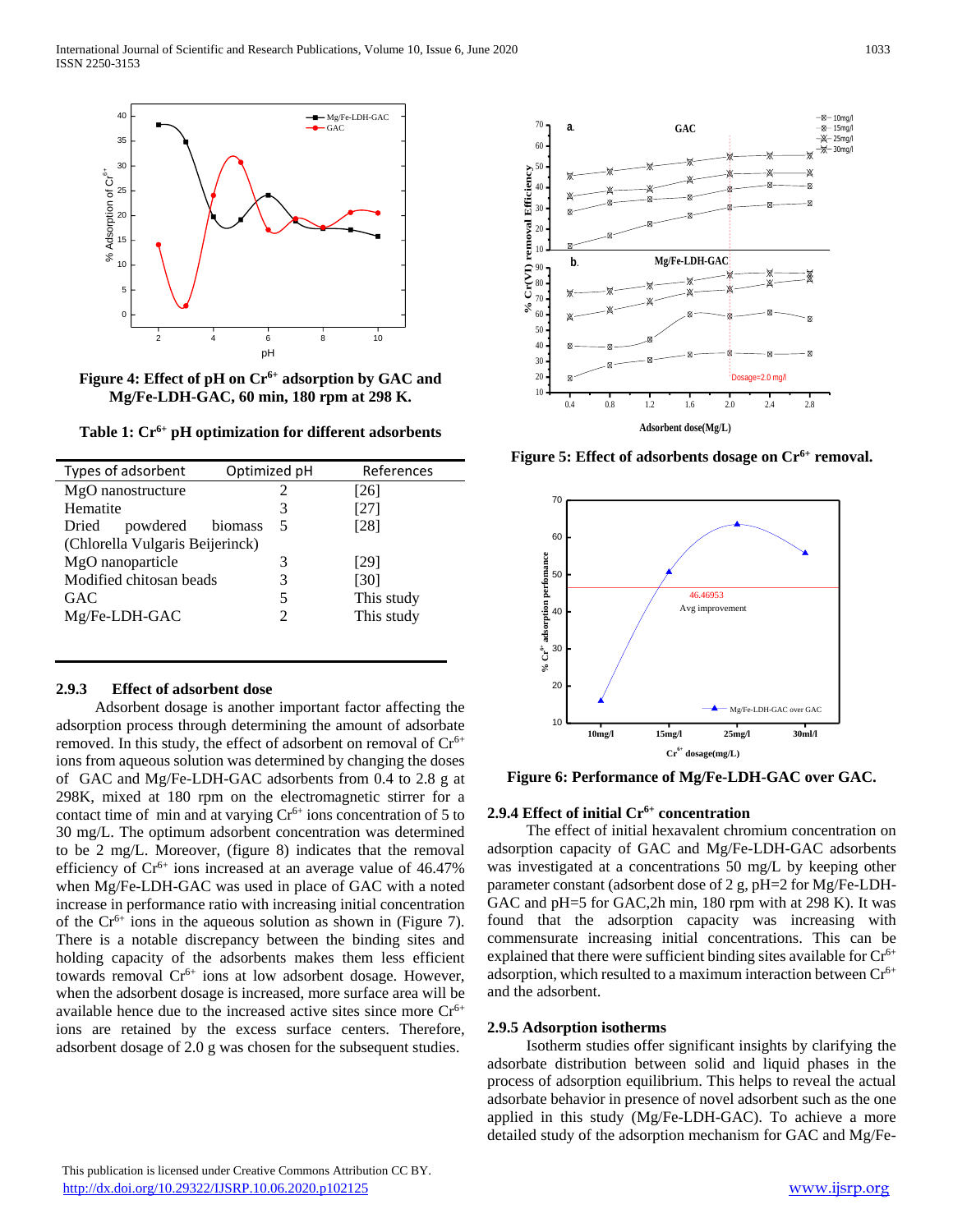LDH-GAC, adsorption data for  $Cr^{6+}$  ions was fitted by the Langmuir and Freundlich isotherm models as described in the sections below and presented in (Figure 9 and 10) respectively. The high correlation coefficient  $(R^2)$  values of the adsorbent applied indicated that the experimental data of both GAC and Mg/Fe-LDH-GAC fitted well to the Langmuir model with Mg/Fe-LDH-GAC giving a more favorable adsorption performance with  $R<sup>2</sup>$  value of 0.9953 compared with 0.9902 for GAC. Based on the hypothesis condition of Langmuir model, it was inferred that the adsorbate (Cr6+ ions) underwent monolayer chemisorption on the active sites on the surfaces of the adsorbents under comparative review (GAC and Mg/Fe-LDH-GAC). It is more appropriate to interpret that monolayer and multilayer adsorption processes both occur on the heterogeneous Mg/Fe-LDH-GAC but the monolayer chemisorption was most prevalent. (Table 4.3) shows that the theoretical maximum adsorption capacity  $(q_{max})$  obtained from Langmuir model was 29.8507 mg/g, which was higher than that of GAC at 20.9293 mg/g.

**The Langmuir isotherm model,** which is derived on the assumption of monolayer adsorption on a homogeneous surface without any interaction between adsorbed molecules. It is represented in the equation (2).

$$
\frac{C_e}{q_e} = \frac{C_e}{q_{max}} + \frac{1}{K_L q_{max}} \text{ (eq. 2)}
$$

Where  $q_e$  is the monolayer adsorption capacity(mg/g), Ce is the equilibrium concentration (mg/L),  $q_m$  is the maximum adsorption capacity that can be taken up per mass of adsorbent( $mg/g$ ) and  $K<sub>L</sub>$  is the Langmuir equilibrium constant(L.mg<sup>-1</sup>). The maximum adsorption capacity( $q_m$ ) and  $K_L$ were determined from the slope and intercept of a plot of  $c_e/q_e$ against  $C_e$ , respectively in (Figure 4.9). The dimensionless separation factor RL indicates the nature of adsorption (Whether the adsorption process is favorable or unfavorable) When the value of  $R_L > 1$ , the adsorption process is unfavorable; linear, when  $R_L = 1$ ; favorable when  $0 < R_L < 1$ ; and irreversible when  $R_L$  $= 0.$ 

 The Langmuir model makes a presumption of monolayer adsorption onto the adsorbent dosage that is homogeneous in an adsorption process. It's also worth noting that a free energy change for all adsorption sites is uniform. Consequently, adsorption happens when the surface of the adsorbent applied is covered by a monolayer of adsorbate.



**Figure 7: Langmuir isotherm for adsorption of Cr6+ onto GAC and Mg/Fe-LDH-GAC for 2h at 298 K.**

b) **Freundlich isotherm** model assumes that the adsorption process occurs in a multiplayer manner over a heterogeneous surface with sites of diverse affinities. The well-known linear form of Freundlich isotherm is in the form:

$$
\ln q_e = \ln K_f + \frac{1}{n} \ln C_e (eq. 3)
$$

Where,  $q_e$ , is the amount of either amount OG adsorbed at equilibrium(mg/g) and  $C_e$  is the equilibrium concentration of  $Cr^{6+}$ (mg/L).  $K_F$  [(mg·g<sup>-1</sup>) (L·mg<sup>-1</sup>)1/n] is a rough indicator of the adsorption capacity as well as strength of adsorptive bond and n is Freundlich constant which represent the adsorption intensity (heterogeneity factor that represents the bond distribution. The values of K<sub>F</sub> and n were calculated from the intercept and slope of the plot of ln  $q_e$  versus ln  $C_e$  respectively. The values of  $K_F$  and n as well as correlation  $\mathbb{R}^2$  are presented in (table 2).



**Figure 8: Freundlich isotherm for adsorption of Cr6+ onto GAC and Mg/Fe-LDH-GAC with 5-30 mg/L Cr6+ for 2h at 298 K**

**Table 2: Isotherm parameters for adsorption of Cr6+ onto GAC and Mg/Fe-LDH-GAC at 298 K for 5 h**

| Adsorption Parameter<br><b>Isotherm</b> |                | Sample  |            |
|-----------------------------------------|----------------|---------|------------|
|                                         |                | GAC     | Mg/Fe-LDH- |
|                                         |                |         | GAC        |
| Langmuir                                | $K_L$ (L mg    | 0.1157  | 0.0822     |
|                                         |                |         |            |
|                                         | $q_{max}$ (mg- | 20.9293 | 29.8507    |
|                                         | $sg^{-1}$ )    |         |            |
|                                         | $R^2$          | 0.7002  | 0.8910     |
| Freundlich                              | $K_F$          | 3.3438  | 33.8314    |
|                                         | n              | 1.9824  | 5.4804     |
|                                         | $\mathbf{R}^2$ | 0.9902  | 0.9953     |

#### **2.9.6 Adsorption Kinetics**

 In order to understand and provide important information about the adsorption mechanism and dynamics, the two wellknown kinetic models pseudo-first and pseudo-second order equations have been used to evaluate the adsorption mechanism of GAC and LDH-GAC composite on simulated wastewater containing  $Cr^{6+}$  ions. The pseudo-first order equation assumes adsorption of one adsorbate molecule onto one active site while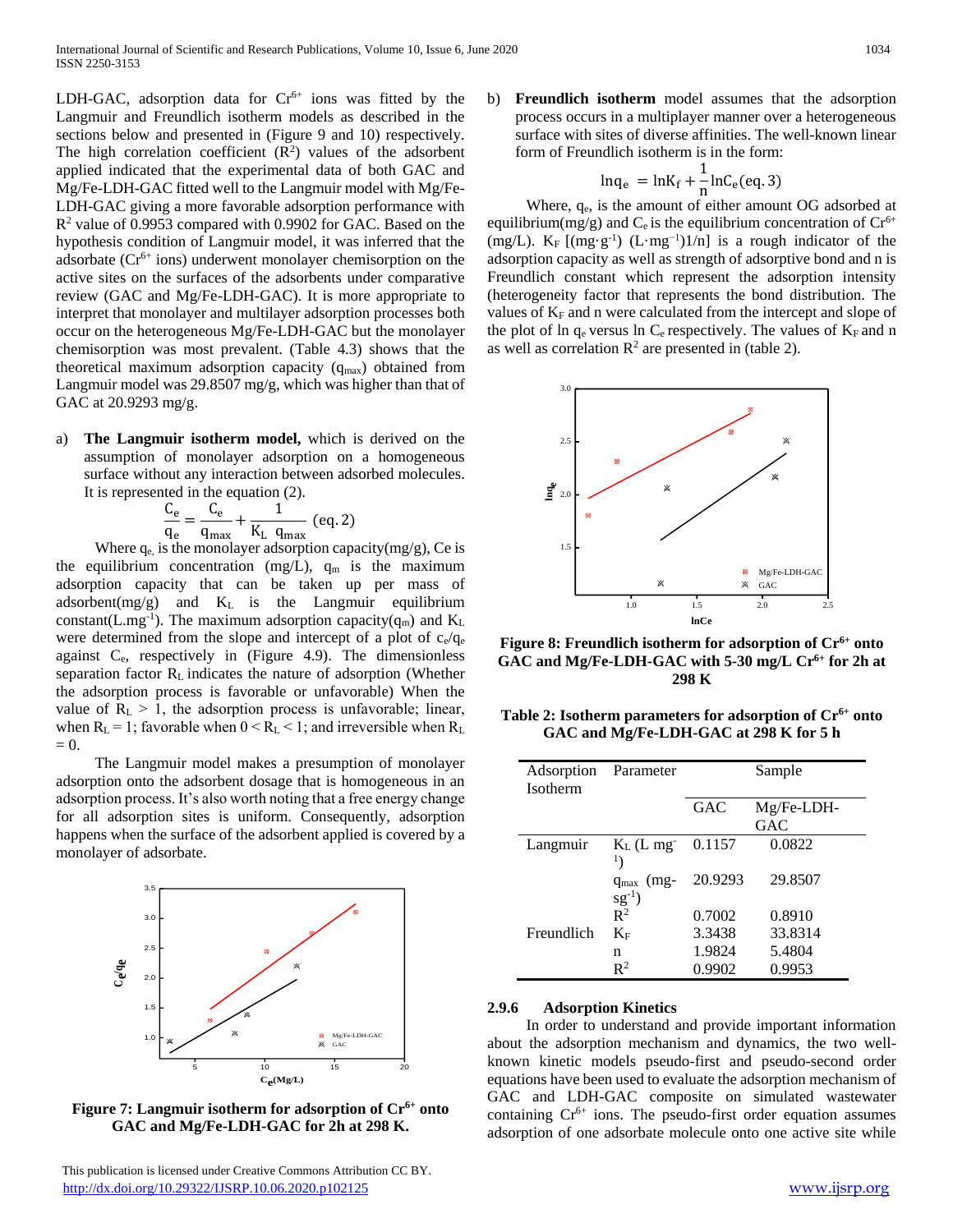the pseudo-second-order equation assumes that one adsorbate molecule is adsorbate onto two active sites on the adsorbent surface. The equation (3) and (4) are the linear forms of pseudofirst and pseudo-second order equations, respectively.

$$
ln(q_e - q_t) = lnq_e - k_1t(eq.3) \text{ and}
$$
  

$$
\frac{t}{q_t} = \frac{1}{k_2q_e^2} + \frac{t}{q_e} (eq.4)
$$

Where qe is the amount adsorbed at equilibrium  $(mg/g)$ , qt is the amount adsorbed at time  $t(mg/g)$ , t is adsorption time(min),  $k_1$  is the rate constant of pseudo-first order kinetic (g/mg/min), and  $k_2$  is the rate constant of the pseudo-second-order kinetic ( $g/mg$ ) min).

#### **a) Pseudo first order kinetics**

 The rate constant of pseudo-first order was determined from the pseudo-first linear equation  $ln(q_e-q_t) = lnq_e-k_t$ . The values of k1and q*<sup>e</sup>* are determined from the slope and intercept of the plot of ln(q*e*-q*t*) versus t, respectively. Their values as well as the linear regression  $(R^2)$  are shown in (Table 8). It was found that the linear regression coefficient  $(R^2)$  values obtained with this model are small and the values of calculated  $q_e$  are quietly differ from the experimental values. Therefore, the pseudo-first order didn't fit the experimental data (figure 11).



Figure 9: Pseudo first order kinetic adsorption of GAC and Mg/Fe-LDH-GAC for 50 mg/L  $Cr^{6+}$ , 2 g of adsorbent,

| Adsorption<br>Kinetic | Parameter      | Sample          |          |
|-----------------------|----------------|-----------------|----------|
|                       |                | <b>GAC</b>      | $Mg/Fe-$ |
|                       |                |                 | LDH-GAC  |
| Pseudo-first          | $k_1$ (mg min  | 1.9349          | 1.5565   |
| order                 | $g-1)$         |                 |          |
|                       | (mg)<br>$q_e$  | 11.8085         | 33.1919  |
|                       | $g-1)$         |                 |          |
| Pseudo-               | $k_2$ (mg min  | 0.0409          | 0.0323   |
| second order          | $g-1)$         |                 |          |
|                       | (mg)<br>$q_e$  | 43.4282 77.0010 |          |
|                       | $g-1)$         |                 |          |
|                       | $\mathbb{R}^2$ | 0.98904         | 0.99529  |

pH=2(Mg/Fe-LDH-GAC) and pH=5(GAC), 60 min ,180 rpm at 298 K.

 This publication is licensed under Creative Commons Attribution CC BY. <http://dx.doi.org/10.29322/IJSRP.10.06.2020.p102125> [www.ijsrp.org](http://ijsrp.org/)

#### **b) Pseudo-second-order**

 Adsorption kinetics is one of the most important factors in evaluating the efficiency of an adsorbent. The Chromium (VI) adsorption by the Mg/Fe-LDH-GAC composite as a function of time is presented in (figure 12). It is clear that initially hexavalent chromium adsorption was fast followed by a relatively slow adsorption, which is similar to other studies. The  $Cr^{6+}$  ions adsorption increased with extended contact time, was removed within 60 min. It was found that the correlation coefficients of the pseudo-second-order rate model for the linear relation of t versus t/qt was very close to 1 at  $R^2=0.9953$  for the novel composite  $(Mg/Fe-LDH-GAC)$ . This confirmed that  $Cr<sup>6+</sup>$  had been adsorbed via chemical reactions. And also, the relevant parameters and normalized standards shown in (Table 3) concluded in favor of pseudo-second-order model which, without doubt, fitted the experimental data for the adsorption of  $Cr^{6+}$  onto GAC and Mg/Fe-LDH-GAC. In addition,  $q_e$  values obtained from the experiment  $(q_{exp})$  were very closed to the calculated  $q_e$  values from this model. had been adsorbed via chemical reactions(chemisorption). And also, the relevant parameters and normalized standards shown in (Table 3). It can be concluded that the pseudo-second-order model undoubtedly fitted the experimental data for the adsorption of  $Cr<sup>6+</sup>$ onto GAC the Mg/Fe-LDH-GAC. Furthermore, qe values obtained from the experiment  $(q_{exp})$  were very closed to the calculated  $q_e$  values from this model. The initial rapid adsorption might be due to the electrostatic attraction between the positive charged metal oxide surfaces and the positively charged  $Cr<sup>6+</sup>$  ions. The later slow adsorption indicated that intraparticle diffusion may be involved. The kinetic data of  $Cr<sup>6+</sup>$  ions adsorption was also fitted with pseudo-first-order and pseudo-second-order kinetic model. The obtained kinetic models' parameters are listed in (Table 4.3). It was found that the  $Cr<sup>6+</sup>$  ions adsorption could be better described by the pseudo-second-order kinetic model since the correlation coefficient  $(R^2)$  was higher than that of pseudo first-order kinetic model. These results were consistent with chemical behaviors of  $Cr^{6+}$  ions adsorption exhibited by other metal oxides and LDHs-based as listed in (Table 3)



Figure 10: Pseudo second order kinetic adsorption of GAC and Mg/Fe-LDH-GAC Cr<sup>6+</sup>, 2 g of adsorbent, pH=5 and pH=2 respectively, 60 min ,1800 rpm at 298 K.

Table 3: Kinetic parameters

.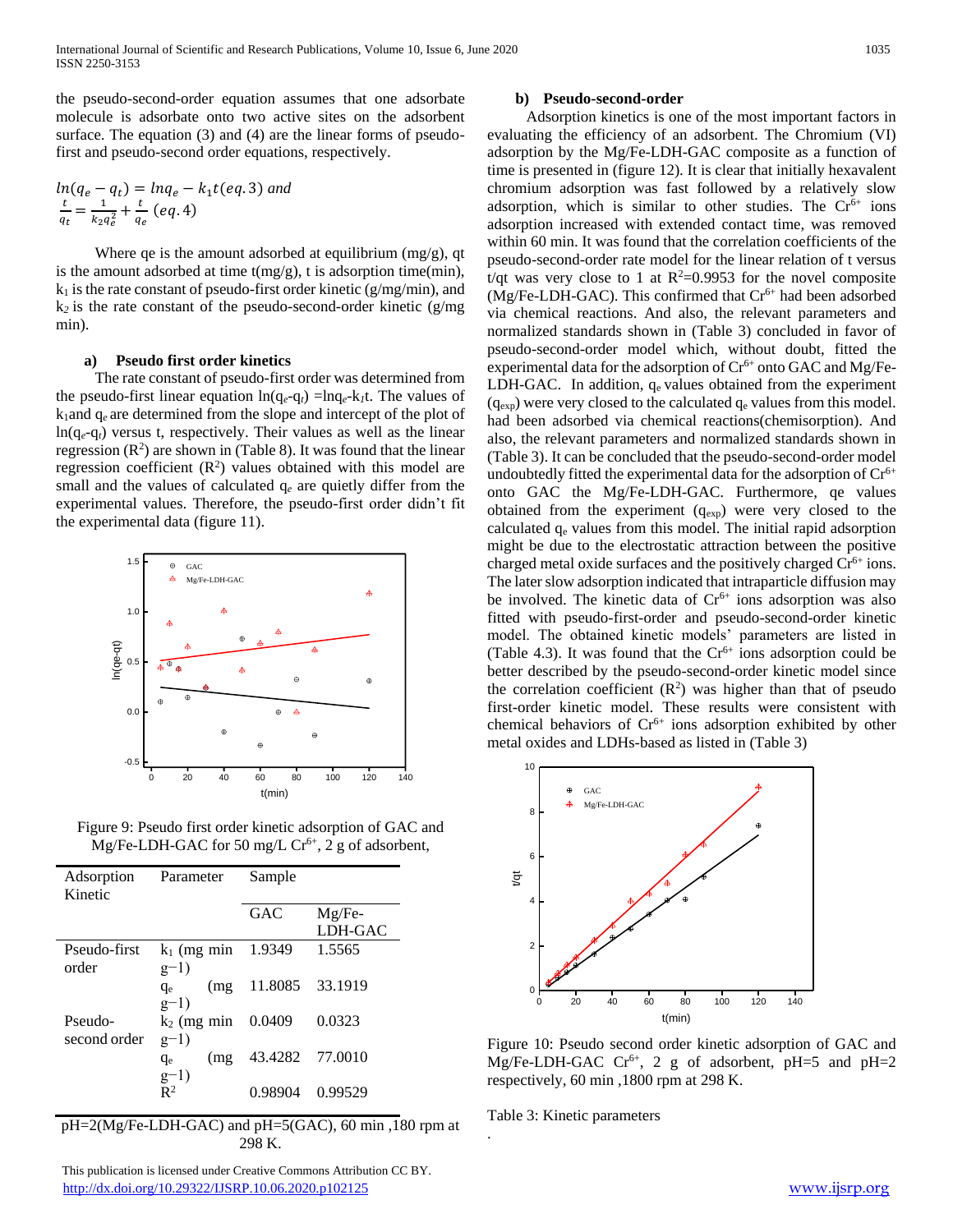# III. CONCLUSION

 This study concluded that LDH/GAC composites, which can be synthesized through liquid phase co-precipitation of LDH on GAC matrix, may provide a novel absorbent for treatment of Chromium-laden waters. The Mg/Fe-LDH-GAC composites had higher Hexavalent Chromium adsorption with adsorption enhancement of adsorption by more than 40%. The SEM images revealed that GAC served as an effective matrix for LDH to deposit on, thereby creating a synergistic effect between LDH and GAC in enhancing adsorption of  $Cr<sup>6+</sup>$ . Experiments on batch adsorption indicated that the 40% Mg/Fe-LDH-GAC composite exhibited excellent  $Cr^{6+}$  adsorption capacity with a commendable adsorption time of less than an hour when applied at typical concentrations found in textile wastewater. The XRD and XPS spectra singled out surface adsorption and interlayer anion exchange to be the main  $Cr<sup>6+</sup>$  removal processes. The adsorption isotherm suggested precipitation mechanism as another possible adsorption mechanism at higher hexavalent chromium concentration which agrees with previous studies. Results from this study can be applied in the development of a cheaper and sustainable way to develop and apply the LDH-modified GAC to reclaim  $Cr^{6+}$  in both potable water and wastewaters streams as well as a way to recycle it back to soils to improve food production and fix carbon. Future research can be conducted with column adsorption experiments to test the efficiency of the material in a filtration bed setting.

#### REFERENCES

- [1] [1] B. D. G. M. A. Mary Lissy P N, "Removal of Heavy Metals from Waste Water Using Water Hyacinth," ACEEE International Journal on Transportation and Urban Development, vol. 1, no. 1,April 2011, 2011.
- [2] [2] H. O. Y. Terashima, M. Sekine, "Removal Of Dissolved Heavy Metals By Chemical Coagulation, Magnetic Seeding And High Gradient Magnetic Filtration," Water Resources, vol. 20, no. 5, pp. 537-54, 1986.
- [3] [3] A. B. S. Mustafiz, M. R. ISLAM, "A Novel Method for Heavy Metal Removal," Energy Sources, vol. 24, pp. 1043–1051, 2002.
- [4] [4] M.-K. S. Chang-Gu Lee, Jae-Chun Ryu, Chanhyuk Park, Jae-Woo Choi, and S.-H. Lee, "Application of carbon foam for heavy metal removal from industrial plating wastewater and toxicity evaluation of the adsorbent," Chemosphere, vol. 153, pp. 1-9, 2016.
- [5] [5] G. M. Walker and L. R. Weatherley, "Textile Wastewater Treatment Using Granular Activated Carbon Adsorption in Fixed Beds," Separation Science and Technology, vol. 35, no. 9, pp. 1329-1341, 2000.
- [6] [6] S. Y. R. Fahmida Parvin, Shafi M. Tareq, "Application of Nanomaterials for the Removal of Heavy Metal From Wastewater," Nanotechnology In Water And Wastewater Treatment, 2018.
- [7] [7] B. Ranjan, S. Pillai, K. Permaul, and S. Singh, "Simultaneous removal of heavy metals and cyanate in a wastewater sample using immobilized cyanate hydratase on magnetic-multiwall carbon nanotubes," J Hazard Mater, vol. 363, pp. 73-80, Feb 5 2019.
- [8] [8] D. Cetin, S. Donmez, and G. Donmez, "The treatment of textile wastewater including chromium(VI) and reactive dye by sulfate-reducing bacterial enrichment," J Environ Manage, vol. 88, no. 1, pp. 76-82, Jul 2008.
- [9] [9] G. S. J. Aravind, P. Kanmani,A.J. Devisri, S. Dhivyalakshmi, M. Raghavprasad, "Equilibrium and kinetic study on chromium (VI) removal from simulated waste water using gooseberry seeds as a novel biosorbent," Global J. Environ. Sci. Manage, vol. 1, no. 3, pp. 233-244, 2015.
- [10] [10] J. Huang et al., "Influence of pH on heavy metal speciation and removal from wastewater using micellar-enhanced ultrafiltration," Chemosphere, vol. 173, pp. 199-206, Apr 2017.

 This publication is licensed under Creative Commons Attribution CC BY. <http://dx.doi.org/10.29322/IJSRP.10.06.2020.p102125> [www.ijsrp.org](http://ijsrp.org/)

- [11] [11] F. Y. Jinhui Huang, Guangming Zeng, Xue Li, Yanling Gu, and W. L. Lixiu Shi, Yahui Shi, "Influence of pH on heavy metal speciation and removal from wastewater using micellar-enhanced ultrafiltration," Chemosphere, vol. 173, pp. 199-206, 2017.
- [12] [12] Standard Methods for the examination of Water and Wastewater, 1985.
- [13] [13] M. Ahmad et al., "Speciation and phytoavailability of lead and antimony in a small arms range soil amended with mussel shell, cow bone and biochar: EXAFS spectroscopy and chemical extractions," Chemosphere, vol. 95, pp. 433-41, Jan 2014.
- [14] [14] Q. Yin, B. Zhang, R. Wang, and Z. Zhao, "Biochar as an adsorbent for inorganic nitrogen and phosphorus removal from water: a review," Environ Sci Pollut Res Int, vol. 24, no. 34, pp. 26297-26309, Dec 2017.
- [15] [15] K. Y. Chan, L. Van Zwieten, I. Meszaros, A. Downie, and S. Joseph, "Agronomic values of greenwaste biochar as a soil amendment," Soil Research, vol. 45, no. 8, pp. 629-634, 2007.
- [16] [16] P. A. W. Mahardika Prasetya Aji, Jotti Karunawan, Annisa Lidia Wati,and Sulhadi, "Removal of Heavy Metal Nickel-Ions from Wastewaters Using Carbon Nanodots from Frying Oil," Engineering Physics International Conference, EPIC 2016, vol. 170, pp. 36 – 40, 2017.
- [17] [17] W.-J. Liu, H. Jiang, and H.-Q. Yu, "Development of Biochar-Based Functional Materials: Toward a Sustainable Platform Carbon Material," Chemical Reviews, vol. 115, no. 22, pp. 12251-12285, 2015.
- [18] [18] C.-R. Chen, H.-Y. Zeng, S. Xu, X.-J. Liu, H.-Z. Duan, and J. Han, "Preparation of mesoporous material from hydrotalcite/carbon composite precursor for chromium(VI) removal," Journal of the Taiwan Institute of Chemical Engineers, vol. 70, pp. 302-310, 2017.
- [19] [19] R. Elmoubarki et al., "Ni/Fe and Mg/Fe layered double hydroxides and their calcined derivatives: preparation, characterization and application on textile dyes removal," Journal of Materials Research and Technology, vol. 6, no. 3, pp. 271-283, 2017.
- [20] [20] G. Lee, J. Y. Kang, N. Yan, Y.-W. Suh, and J. C. Jung, "Simple preparation method for Mg–Al hydrotalcites as base catalysts," Journal of Molecular Catalysis A: Chemical, vol. 423, pp. 347-355, 2016.
- [21] [21] S. Wan, S. Wang, Y. Li, and B. Gao, "Functionalizing biochar with Mg–Al and Mg–Fe layered double hydroxides for removal of phosphate from aqueous solutions," Journal of Industrial and Engineering Chemistry, vol. 47, pp. 246-253, 2017.
- [22] [22] T. Wang, C. Li, C. Wang, and H. Wang, "Biochar/MnAl-LDH composites for Cu (ΙΙ) removal from aqueous solution," Colloids and Surfaces A: Physicochemical and Engineering Aspects, vol. 538, pp. 443- 450, 2018.
- [23] [23] H.-Y. Zeng, X. Deng, Y.-J. Wang, and K.-B. Liao, "Preparation of Mg-Al hydrotalcite by urea method and its catalytic activity for transesterification," AIChE Journal, vol. 55, no. 5, pp. 1229-1235, 2009.
- [24] [24] M. Laipan et al., "From spent Mg/Al layered double hydroxide to porous carbon materials," J Hazard Mater, vol. 300, pp. 572-580, Dec 30 2015.
- [25] [25] Y. Wang, D. Zhang, and Z. Lu, "Hydrophobic Mg–Al layered double hydroxide film on aluminum: Fabrication and microbiologically influenced corrosion resistance properties," Colloids and Surfaces A: Physicochemical and Engineering Aspects, vol. 474, pp. 44-51, 2015.
- [26] [26] L. L. M. F. Raquel P. D. Victor, Antônio A. Neves, Maria E. L. R. de Queiroz, André F. de Oliveira and Liany D. L. Miranda, , "Removal of Orange G Dye by Manganese Oxide Nanostructures, J. Braz. Chem. Soc., Vol. 30, No. 8, 1769-1778, 2019..'
- [27] [27] S. S. Monoj Kumar Mondal, Meka Umareddy, Betty Dasgupta. "Removal of Orange G from aqueous solution by hematite: Isotherm and mass transfer studies. Korean J. Chem. Eng., 27(6), 1811-1815 (2010).".
- [28] [28] A. S. A. a. M. U. C. Sunil Kumar1, "Adsorption of Orange-G dye by the dried powdered biomass of Chlorella vulgaris Beijerinck, Current Science, Vol. 116, No. 4, 25 February 2019.."
- [29] [29] F. Amir, Dawood, Abd, A., Khudheir, A, and Marwa, I., Mubarak, (2017). , "Study Eosin Dye Adsorption on the Surface Waste of Molasses Dates Production. Diyala Journal for pure sciences, 13(1), 22-41. ."
- [30] [30] M. S. Zetty Azalea Sutirman, Khairil Juhanni Abd Karim, Ahmedy Abu Naim, Wan Aini Wan Ibrahim, , "Enhanced removal of Orange G from aqueous solutions by modified chitosan beads: Performance and mechanism. International Journal of Biological Macromolecules 133 (2019) 1260– 1267.."